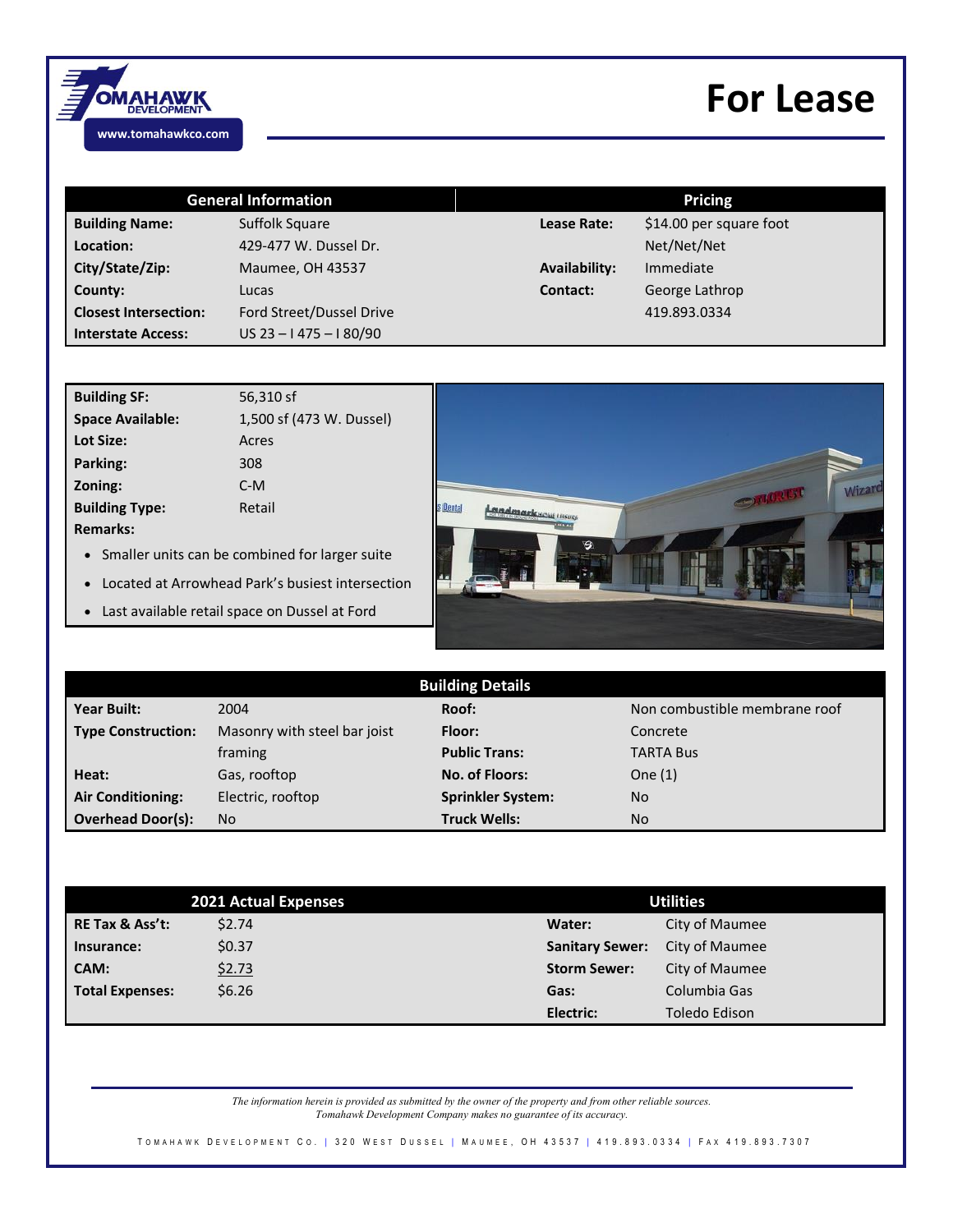

## **Suffolk Square 429-477 W. Dussel Drive**

**Lease Specifications** Gas: By tenant By tenant **Insurance:** Content and liability by tenant **Electricity:** By tenant **Lease Term:** Negotiable **Water:** In CAM charges **Improvements:** Negotiable **Real Estate Taxes:** Pro rata share by tenant **Janitorial** By tenant



*The information herein is provided as submitted by the owner of the property and from other reliable sources. Tomahawk Development Company makes no guarantee of its accuracy.*

T O M A H A W K D E V E L O P M E N T C O. | 320 W E ST D U S S EL | M A U M E E , O H 43537 | 419.893.0334 | F A X 419.893.7307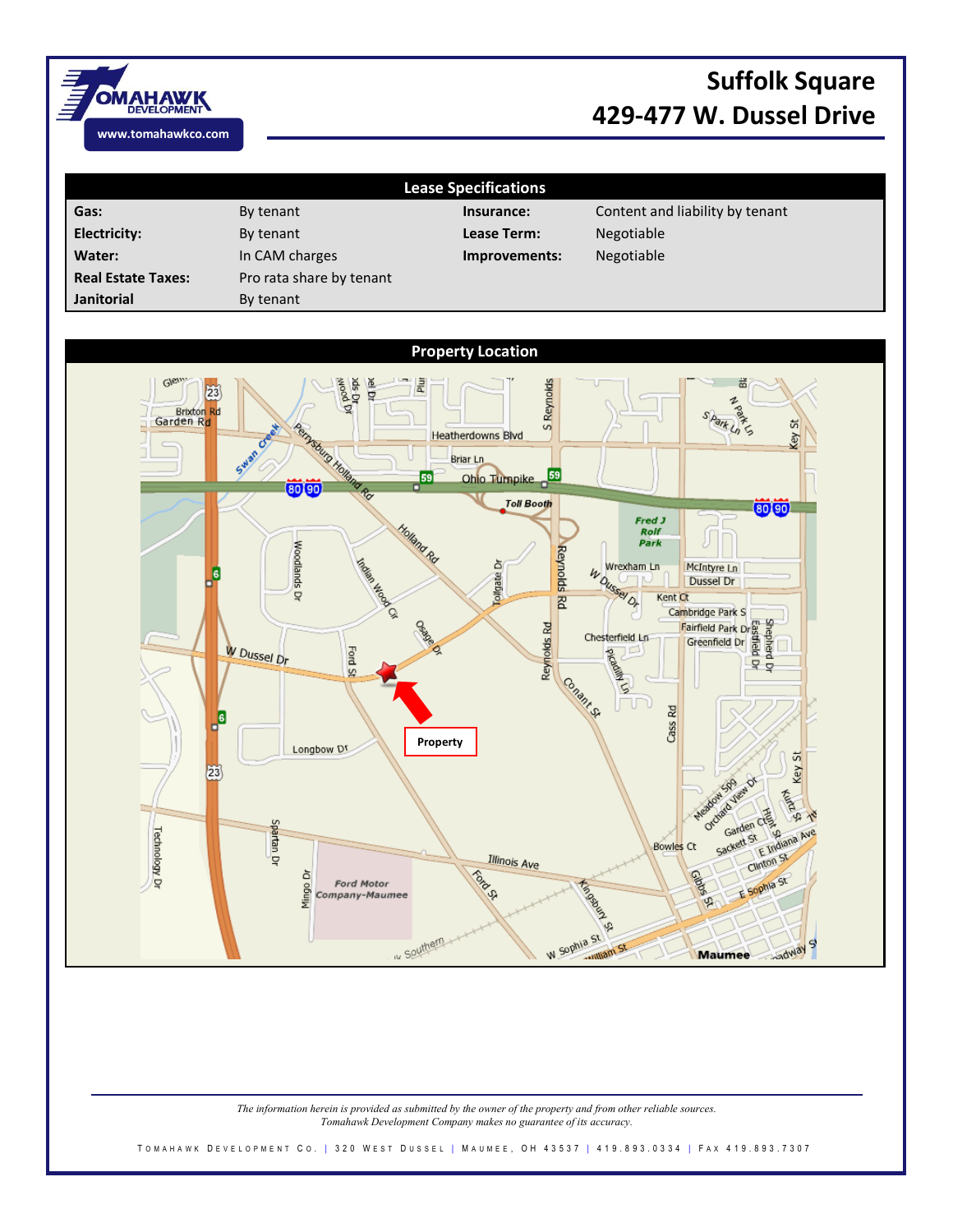





*The information herein is provided as submitted by the owner of the property and from other reliable sources. Tomahawk Development Company makes no guarantee of its accuracy.*

T O M A H A W K D E V E L O P M E N T C O . | 320 W E S T D U S S E L | M A U M E E , O H 43537 | 419.893.0334 | F A X 419.893.7307